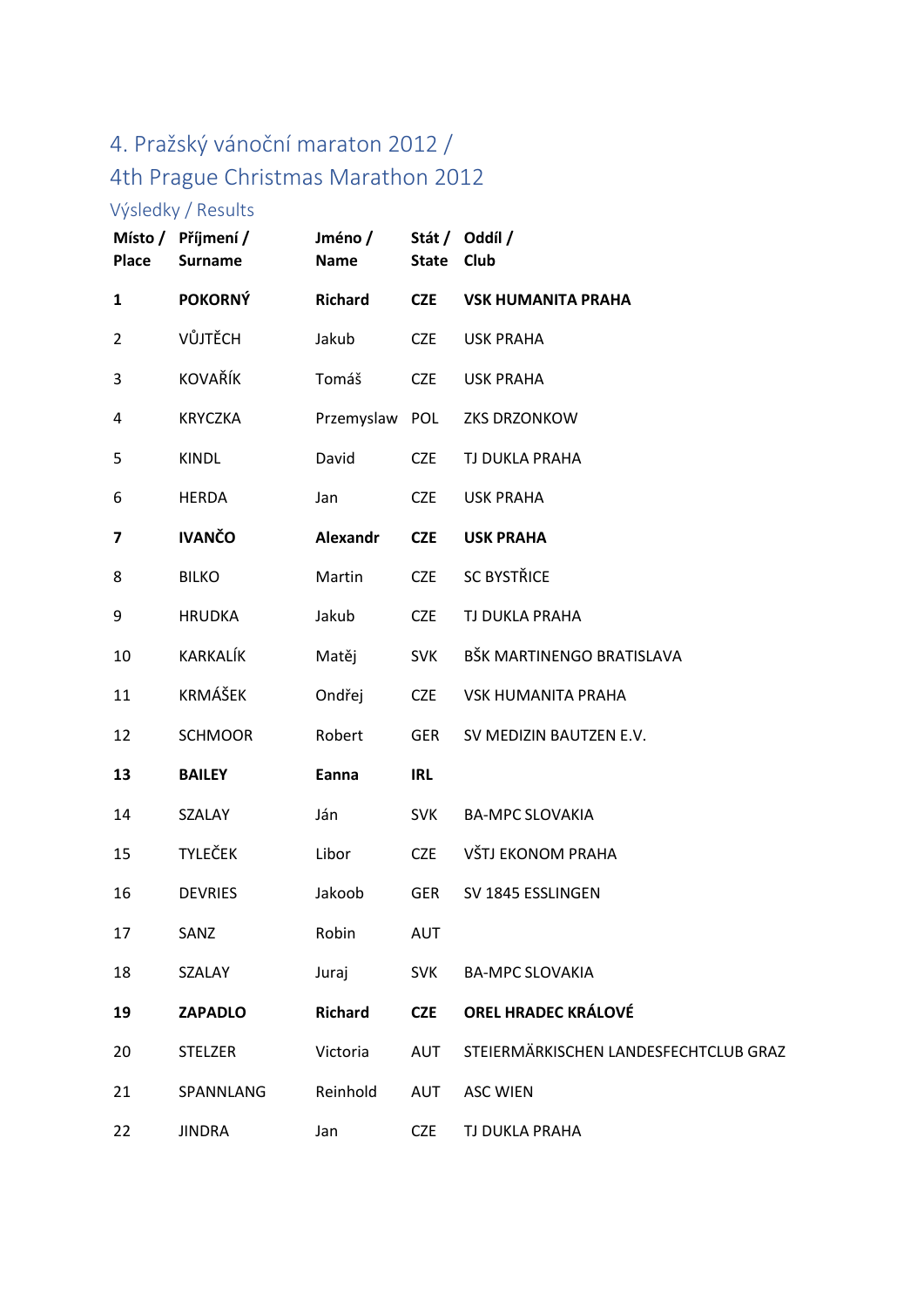| 23 | <b>SKROVNÝ</b>    | Petr          | <b>CZE</b> | LOKOMOTIVA PLZEŇ              |
|----|-------------------|---------------|------------|-------------------------------|
| 24 | <b>LORENC</b>     | Adam          | <b>CZE</b> | VŠTJ EKONOM PRAHA             |
| 25 | <b>JURENZ</b>     | Jens          | <b>GER</b> | SV MEDIZIN BAUTZEN E.V.       |
| 26 | KRŠŇÁKOVÁ         | Lucia         | <b>SVK</b> | <b>B.BYSTRICA</b>             |
| 27 | <b>LESCHKE</b>    | Tobias        | <b>GER</b> | SV MEDIZIN BAUTZEN E.V.       |
| 28 | <b>KONVIČKA</b>   | Martin        | <b>CZE</b> | <b>SC BYSTŘICE</b>            |
| 29 | ZICHOVÁ           | Romana        | <b>CZE</b> | <b>USK PRAHA</b>              |
| 30 | <b>AIGERMAN</b>   | František     | <b>CZE</b> | SPORTOVNÍ ŠERM ÚSTÍ NAD LABEM |
| 31 | PRYL              | Dobromil      | <b>CZE</b> | SOKOL VRŠOVICE                |
| 32 | JUŘÍČEK           | Josef         | <b>CZE</b> | DUKLA OLOMOUC                 |
| 33 | JAKEŠ             | Jiří          | <b>CZE</b> | TJ LOKOMOTIVA TEPLICE         |
| 34 | <b>HRUDKA</b>     | Bohumil       | <b>CZE</b> | TJ DUKLA PRAHA                |
| 35 | <b>SOMOGYIOVÁ</b> | Lucia         | <b>SVK</b> | <b>SLÁVIA UK BRATISLAVA</b>   |
| 36 | <b>SIKORA</b>     | Filip         | <b>CZE</b> | <b>SC BYSTŘICE</b>            |
| 37 | <b>MENDREJ</b>    | Matůš         | <b>SVK</b> | <b>BANSKÁ BYSTRICA</b>        |
| 38 | <b>GRYCZ</b>      | Marek         | <b>CZE</b> | <b>SC BYSTŘICE</b>            |
| 39 | JÍLKOVÁ           | Klára         | <b>CZE</b> | <b>SC PRAHA</b>               |
| 40 | <b>VALKOVIČ</b>   | <b>Martin</b> | <b>CZE</b> | <b>SC PRAHA</b>               |
| 41 | <b>HANOUSEK</b>   | Jiří          | <b>CZE</b> | VŠTJ EKONOM PRAHA             |
| 42 | NEVOSADOVÁ        | Alžběta       | <b>CZE</b> | <b>SC PRAHA</b>               |
| 43 | ŠILHÁN            | Jindřich      | <b>CZE</b> | TJ LOKOMOTIVA LIBEREC         |
| 44 | <b>TONAR</b>      | Zbyněk        | <b>CZE</b> | SOKOL PETŘÍN PLZEŇ            |
| 45 | <b>SZMEK</b>      | <b>Marek</b>  | <b>CZE</b> | <b>SC BYST?ICE</b>            |
| 46 | PALA              | Christopher   | SUI        | <b>MTV MUNCHEN</b>            |
| 47 | ČERNÝ             | Vojtěch       | <b>CZE</b> | ?ŠK RIEGEL - TJ BANÍK PRAHA   |
| 48 | <b>BALKO</b>      | Štefan        | <b>CZE</b> | SŠ ÚSTÍ NAD LABEM             |
| 49 | <b>SVOBODA</b>    | Ivo           | <b>CZE</b> | FAKULTA STAVEBNÍ PRAHA        |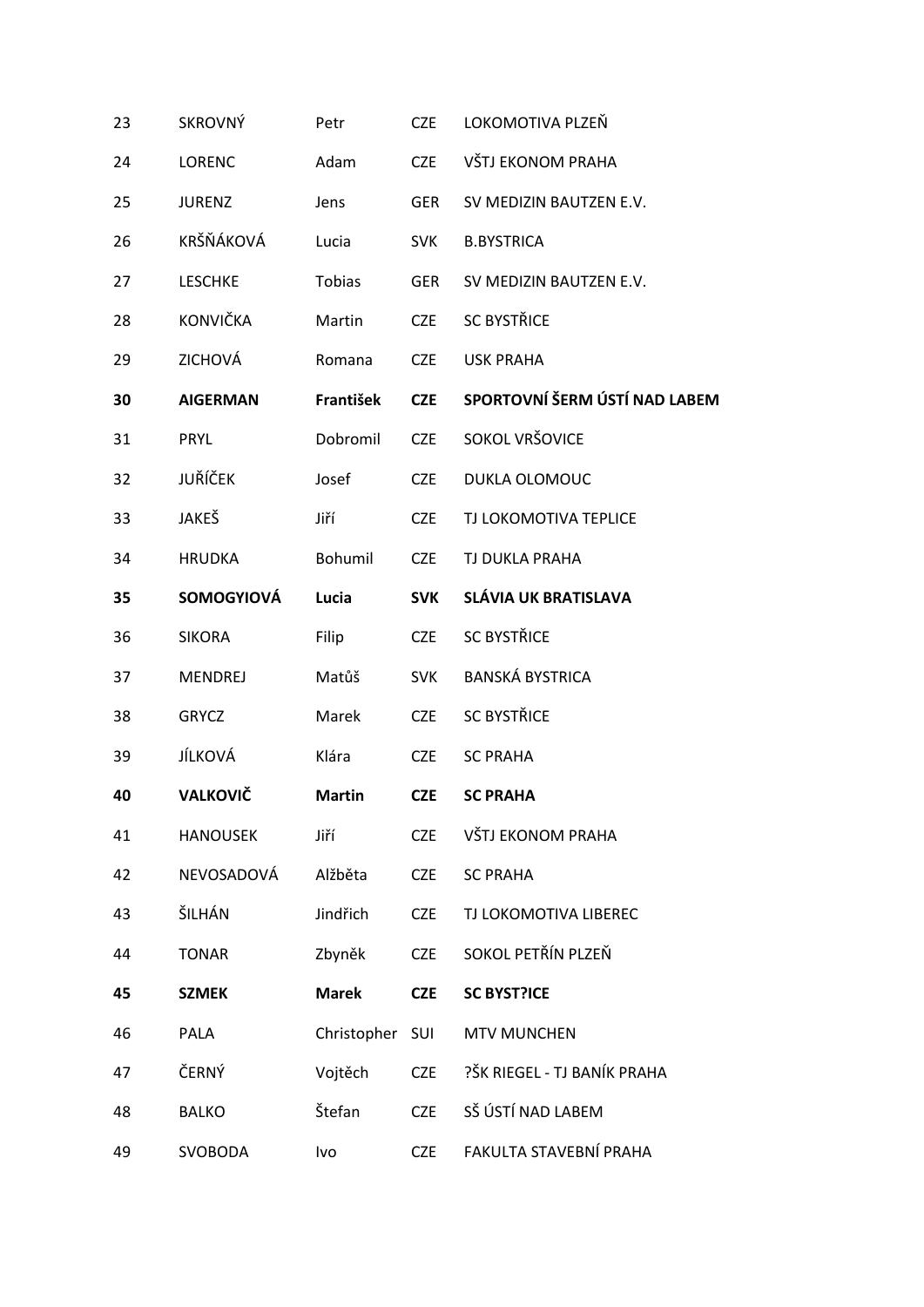| 50 | JÍLKOVÁ           | Nikola         | <b>CZE</b> | LOKOMOTIVA PLZE?                      |
|----|-------------------|----------------|------------|---------------------------------------|
| 51 | LETENAYOVÁ        | Kristýna       | <b>SVK</b> | SLAVIA UK BRATISLAVA                  |
| 52 | <b>MIROVSKÝ</b>   | Vojtěch        | <b>CZE</b> | <b>USK PRAHA</b>                      |
| 53 | ČECHÁK            | Petr           | <b>CZE</b> | OREL HRADEC KRÁLOVÉ                   |
| 54 | KOLBE             | Stanislav      | <b>CZE</b> | VŠTJ EKONOM PRAHA                     |
| 55 | FRAJBIŠ           | Jan            | <b>CZE</b> | TJ DUKLA PRAHA                        |
| 56 | <b>GILCH</b>      | Lorenz         | AUT        | STEIERMÄRKISCHEN LANDESFECHTCLUB GRAZ |
| 57 | ZASCHKE           | Pavel          | <b>CZE</b> | TJ LOKOMOTIVA TEPLICE                 |
| 58 | JEŽKOVÁ           | Slávka         | <b>CZE</b> | VŠTJ EKONOM PRAHA                     |
| 59 | <b>LENCOVÁ</b>    | <b>Alice</b>   | <b>CZE</b> | <b>TJ DUKLA PRAHA</b>                 |
| 60 | <b>OTHMANOVÁ</b>  | Soňa           | <b>SVK</b> | BŠK MARTINENGO BRATISLAVA             |
| 61 | SEDÍLEKOVÁ        | Ela            | <b>SVK</b> | <b>BANSKÁ BYSTRICA</b>                |
| 62 | SALTER            | Duncan         | <b>GBR</b> |                                       |
| 63 | <b>NEHIBA</b>     | <b>Barbara</b> | <b>AUT</b> | <b>ASC WIEN</b>                       |
| 64 | <b>DURYCH</b>     | Martin         | <b>CZE</b> | TJ DUKLA PRAHA                        |
| 65 | <b>SCHMIDT</b>    | Michael        | <b>GER</b> | SV MEDIZIN BAUTZEN E.V.               |
| 66 | <b>CIELECKI</b>   | <b>Szymon</b>  | <b>POL</b> |                                       |
| 67 | PŘIBYLOVÁ         | Eliška         | <b>CZE</b> | TJ DUKLA PRAHA                        |
| 68 | MRÁZ              | Pavel          | <b>CZE</b> | SOKOL PRAHA DEJVICE                   |
| 69 | HAVELCOVÁ         | <b>Barbora</b> | <b>CZE</b> | TJ DUKLA PRAHA                        |
| 70 | <b>MEHOFER</b>    | Anna           | AUT        | <b>ASC WIEN</b>                       |
| 71 | <b>WINKLER</b>    | Mellita        | AUT        | STEIERMÄRKISCHEN LANDESFECHTCLUB GRAZ |
| 72 | <b>MUNZBERGER</b> | Vladimír       | <b>CZE</b> | <b>TJ DUKLA PRAHA</b>                 |
| 73 | LANGEN            | André          | <b>GER</b> | MTV 1876 SAALFELD                     |
| 74 | <b>OMELKA</b>     | Antonín        | <b>CZE</b> | <b>VSK HUMANITA PRAHA</b>             |
| 75 | <b>MUSIL</b>      | Vojtěch        | <b>CZE</b> | TJ DUKLA PRAHA                        |
| 76 | O'MALEY           | Scott          | <b>IRL</b> |                                       |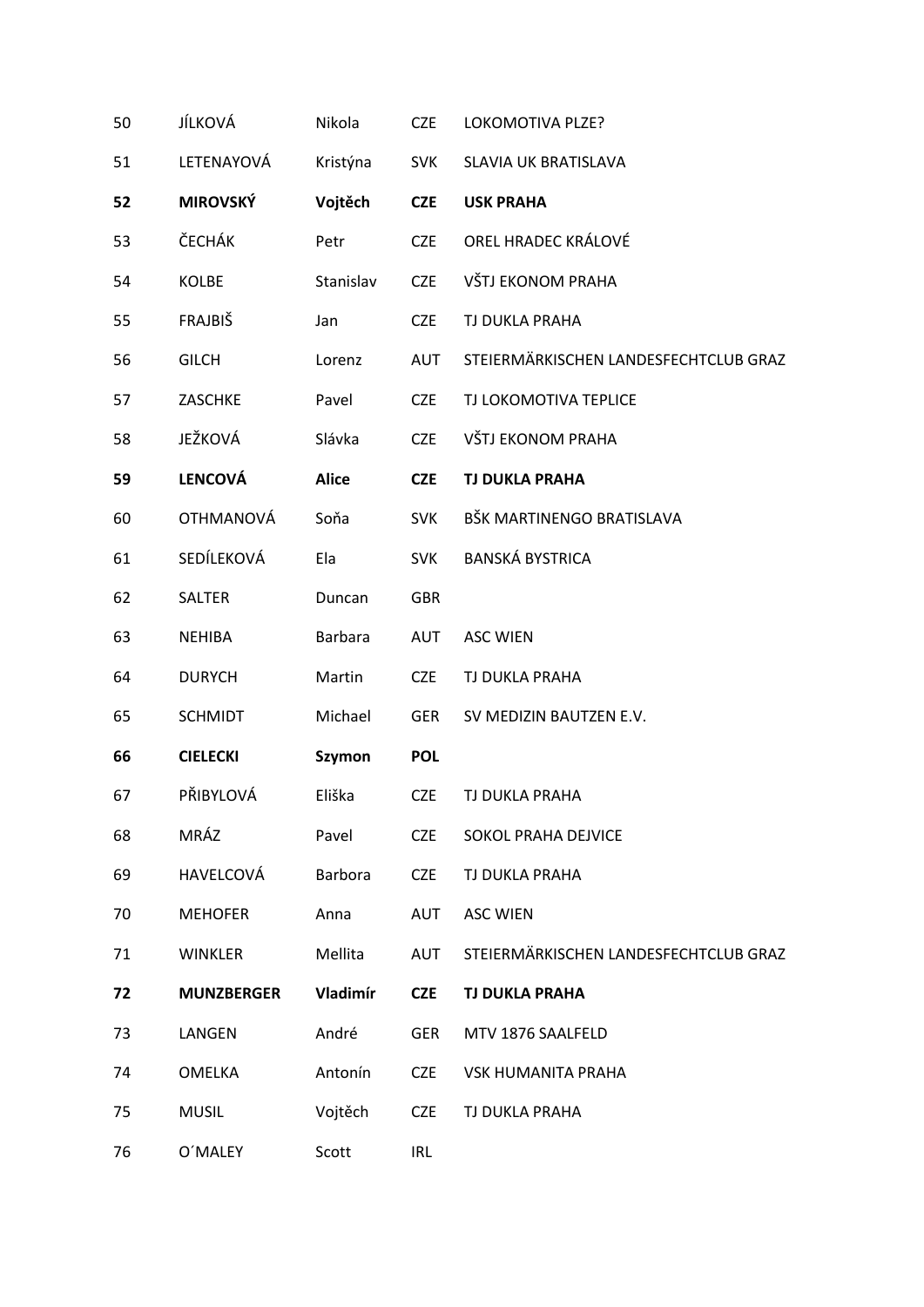| 77  | MENSÁK             | Samuel          | <b>SVK</b> | <b>SK GRAFON</b>                      |
|-----|--------------------|-----------------|------------|---------------------------------------|
| 78  | <b>ROBIC</b>       | Rolland         | <b>AUT</b> | STEIERMÄRKISCHEN LANDESFECHTCLUB GRAZ |
| 79  | KOLODRUBEC         | Petr            | <b>CZE</b> | TJ BOHEMIANS PRAHA                    |
| 80  | REMFELD            | Michal          | <b>POL</b> | ZKS DRZONKOW                          |
| 81  | LE DUC             | Huy             | <b>GER</b> | SV MEDIZIN BAUTZEN E.V.               |
| 82  | HAVRDOVÁ           | Kateřina        | <b>CZE</b> | LOKOMOTIVA PLZEŇ                      |
| 83  | KLUSÁK             | Miroslav        | <b>CZE</b> | ČŠK RIEGEL - TJ BANÍK PRAHA           |
| 84  | <b>JANKOVÁ</b>     | <b>Karolina</b> | <b>CZE</b> | <b>TJ DUKLA PRAHA</b>                 |
| 85  | KÜHNEL             | Sven            | <b>GER</b> | <b>ASC WIEN</b>                       |
| 86  | JÍLEK              | Jaroslav        | <b>CZE</b> | LOKOMOTIVA PLZE?                      |
| 87  | <b>KOZUCHOWSKA</b> | Natálie         | <b>POL</b> | ZKS DRZONKOW                          |
| 88  | WENZLAFF           | Meike           | <b>GER</b> | MTV 1876 SAALFELD                     |
| 89  | KAMENISCAKOVA      | Ida             | <b>SVK</b> | <b>MTV MUNCHEN</b>                    |
| 90  | <b>WALDNER</b>     | <b>Nina</b>     | <b>AUT</b> | MODERNER FÜNFKAMPF STEIERMARK         |
| 91  | <b>KWECH</b>       | Linda           | <b>AUT</b> |                                       |
| 92  | ĎOUBAL             | Jakub           | <b>CZE</b> | VŠTJ EKONOM PRAHA                     |
| 93  | <b>KOMINAK</b>     | Norbert         | <b>SVK</b> | LIPTOVSKÝ MIKULÁŠ                     |
| 94  | LIEBSTEIN          | Juliane         | <b>GER</b> | SV MEDIZIN BAUTZEN E.V.               |
| 95  | LANG               | <b>Barbara</b>  | <b>AUT</b> | <b>ASC WIEN</b>                       |
| 96  | <b>STAŇKOVÁ</b>    | <b>Klára</b>    | <b>CZE</b> | <b>TJ BOHEMIANS PRAHA</b>             |
| 97  | <b>MERTH</b>       | Sigrid          | <b>AUT</b> | STEIERMÄRKISCHEN LANDESFECHTCLUB GRAZ |
| 98  | <b>HABART</b>      | Jonatán         | <b>CZE</b> | TJ BOHEMIANS PRAHA                    |
| 99  | <b>KLICH</b>       | Maja            | <b>POL</b> | ZKS DRZONKOW                          |
| 100 | KARLÍČKOVÁ         | Jana            | <b>CZE</b> | VŠTJ EKONOM PRAHA                     |
| 101 | HATLEOVÁ           | Veronika        | <b>CZE</b> | SOKOL VRŠOVICE                        |
| 102 | <b>NIEDUZAK</b>    | Vlavidia        | <b>POL</b> |                                       |
| 103 | KLEMCZYŃSKA        | Magda           | <b>POL</b> | ZKS DRZONKOW                          |